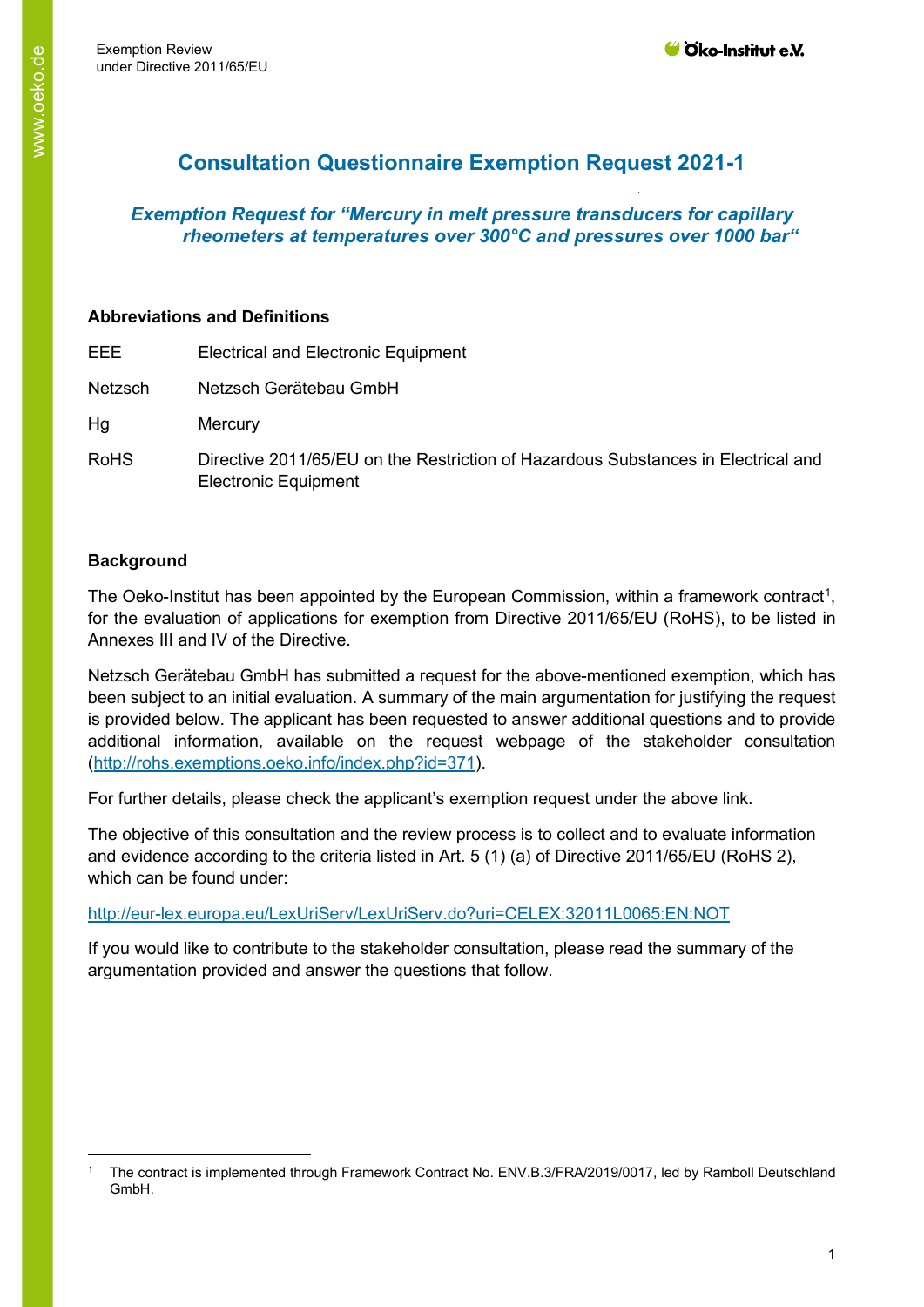# **1. Summary of argumentation of applicant on the justification of the exemption**

# **1.1. Background**

The applicant seeks to use pure mercury in a melt pressure transducer in capillary rheometers as a medium to transmit pressure in extreme conditions of up to 440°C and 2000bar. The capillary rheometer analyses the viscosity e.g. of melted polymers to predict its behavior e.g. for an extrusion process. In extruders, mercury filled melt pressure transducers are already used; as melt pressure transducers are "*large-scale stationary industrial tools*"[2](#page-1-0) , they are not in scope of the RoHS Directive.

In lower pressure ranges (up to 1000bar), mercury is substituted by sodium potassium (NaK). If these instruments are used also at high pressure, the front membrane will be damaged due to the compressibility of NaK.

Another substitute is made of an alloy, consisting of gallium, indium and tin (Galinstan). However, this tends to react with the capillary material above 300°C.

The applicant estimates from his conversation with the supplier of the transducer, that there is no "*foreseeable date*", when and if mercury can be substituted. Key problem is the compressibility of a liquid filling material as mercury has the lowest compressibility of known liquids in the given temperature and pressure range.

The applicant requests an exemption for the duration of 7 years.

#### **1.1.1. Volume of mercury to be placed on the EU market through the exemption**

The exact number of the amount of mercury put on the EU market through the exemption is confidential as it is based on sales data and market estimates. It can be assumed that this number is approximately less than 50 g/year.

# **1.2. Technical description**

"*The lower the compressibility is, the better it is in terms of maximum pressure range and temperature drift of the sensor. So far, Mercury has the best compressibility, NaK is higher and oil is higher than NaK. Galinstan should be intermediate between Hg and NaK. Not one of the alternatives can meet the requirements of the application range*."

# **1.3. Applicant's justification for the requested exemption**

#### *1.3.1.* **Availability of alternatives** *(Substitution or Elimination, roadmap to substitution, reliability of substitutes)*

The applicant argues that there is no alternative to mercury for this specific use case. Also, the applicant expects no such development, as "*the market for this exemption is not big enough to sustain extensive research on filling media.*"

<span id="page-1-0"></span><sup>2</sup> RoHS Article 4 c). https://eur-lex.europa.eu/legal-content/EN/TXT/?uri=CELEX%3A02011L0065-20211101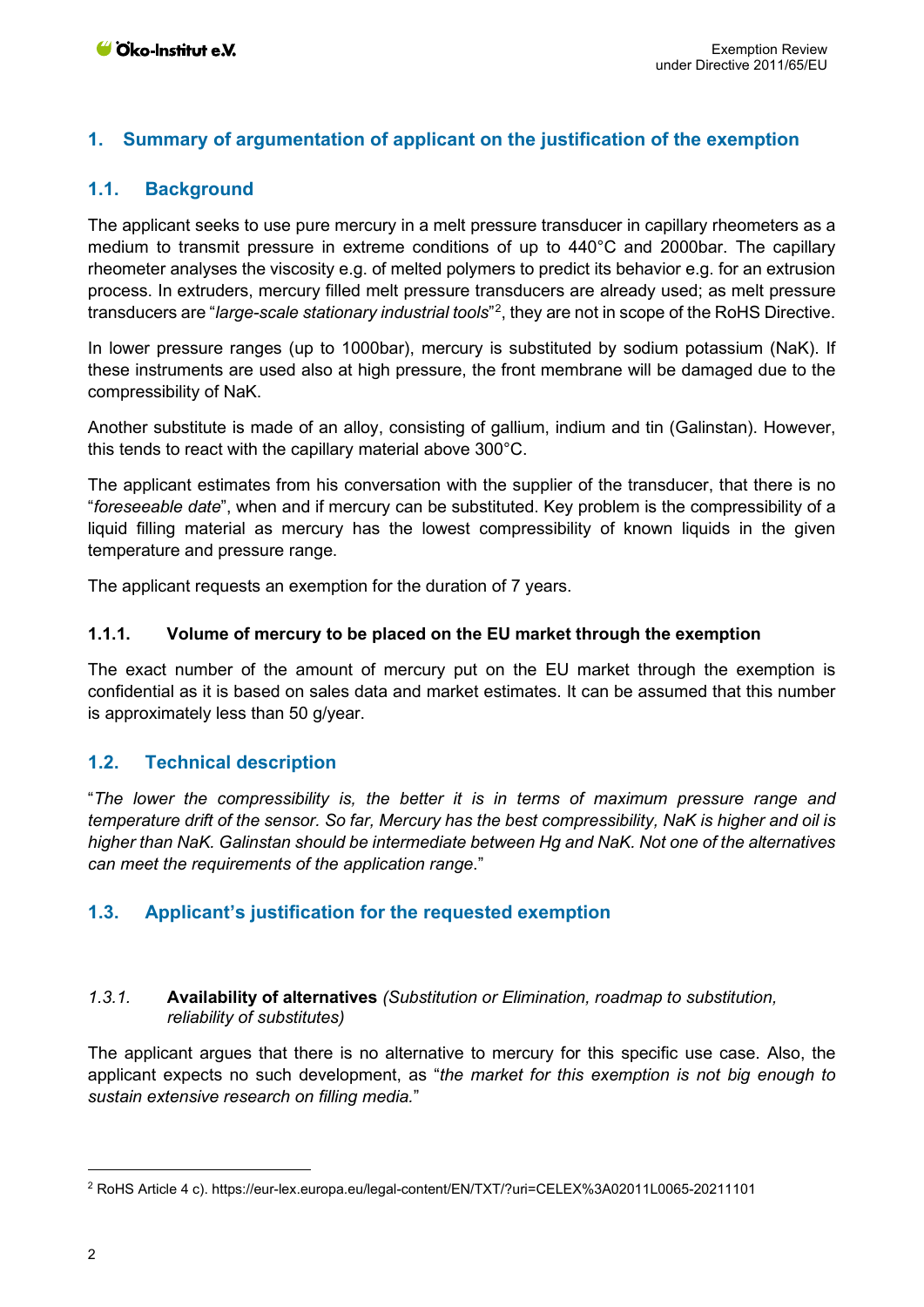### *1.3.2.* **Environmental and health arguments** *(also LCA aspects)*

"We have an agreement with our melt pressure transducer supplier, that they will take back all melt pressure transducers. As they receive different melt pressure transducers from different industries, they have a recycle system in place."

#### **1.3.3. Socioeconomic impacts**

The applicant did not raise any socioeconomic impacts in its exemption request.

# **2. Questions for stakeholders**

- 1. The applicant has requested an exemption, proposing the following wording formulation: *"Mercury in melt pressure transducers for capillary rheometers at temperatures over 300°C and pressures over 1000 bar"*
	- a. Do you agree with the scope of the exemption (so here pressure and temperature range) as proposed by the applicant?
	- b. Please suggest an alternative wording and explain your proposal if you do not agree with the proposed exemption wording.
	- c. Please explain why you either support the applicant's request or object to it. To support your views, please provide detailed technical argumentation / evidence in line with the criteria in Art. 5(1)(a) to support your statement.
- 2. Please provide information concerning possible substitutes or developments that may enable reduction, substitution or elimination, at present or in the future, of "Mercury in melt pressure transducers for capillary rheometers at temperatures over 300°C and pressures over 1000 bar";
	- a. In this regard, please provide information as to alternatives that may cover part or all of the applicability pressure and temperature range;
	- b. Please provide quantitative data as to application specifications to support your view.
- 3. Please provide information as to research initiatives which are currently looking into the development of possible alternatives for some or all of the application range of *"Mercury in melt pressure transducers for capillary rheometers at temperatures over 300°C and pressures over 1000 bar"*.
	- a. Please explain what part of the application range is of relevance for such initiatives (in what applications substitution may be possible in the future).
	- b. Please provide a roadmap of such on-going research (phases that are to be carried out), detailing the current status as well as the estimated time needed for further stages.
- 4. As part of the evaluation, socio-economic impacts shall also be compiled and evaluated. For this purpose, please provide details in respect of the following: